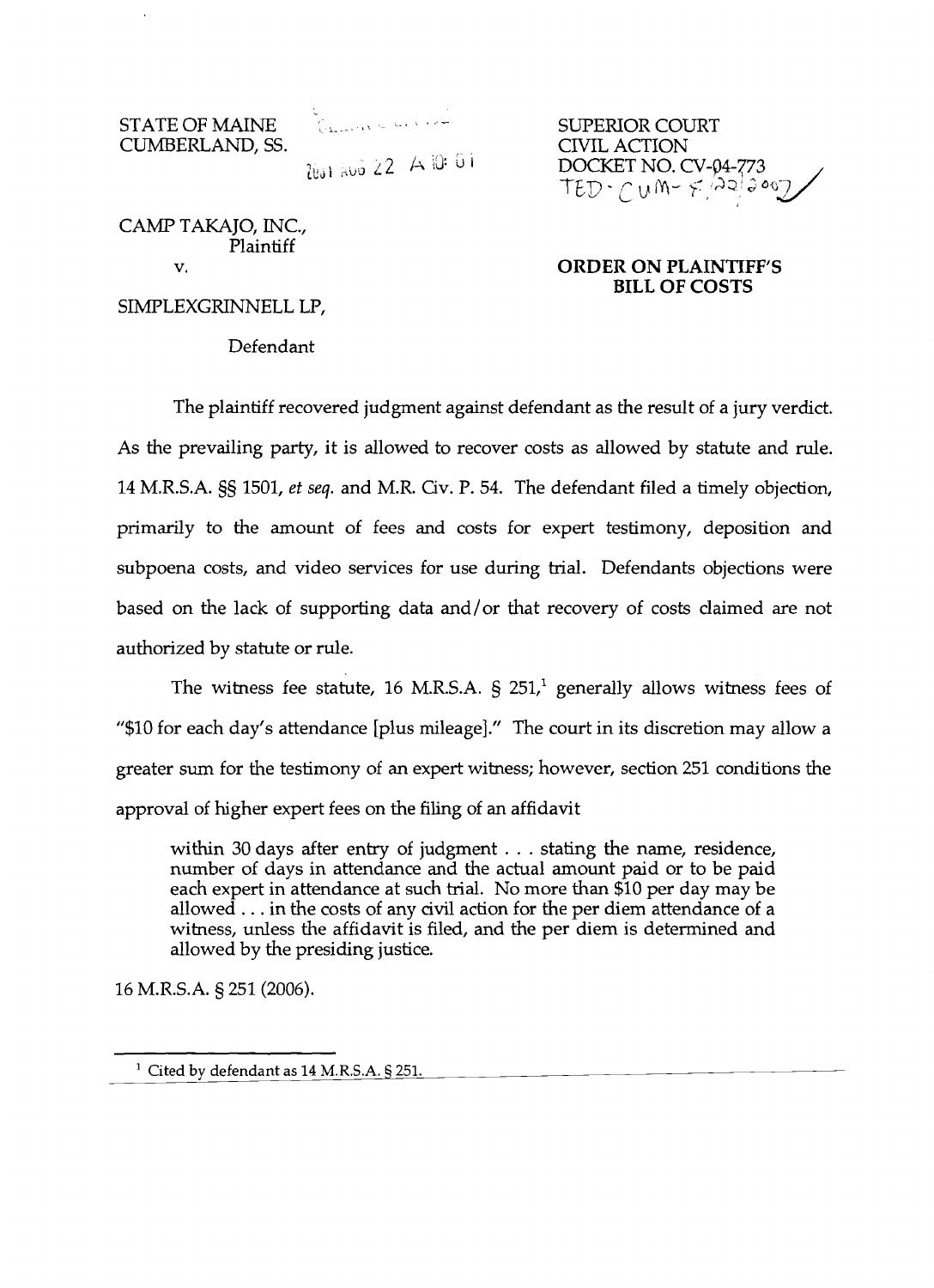The plaintiff filed a timely reply<sup>2</sup> that includes copies of statements for services, vouchers, and affidavits of four experts. The court has reviewed plaintiff's claimed costs, the supporting documents, and defendant's objections.

# A. COSTS ALLOWED WITHOUT OBJECTION

The following costs are allowed without objection:

| 1.  | Service of process upon Simplex Grinnell<br>and Pitre Painting                                                                                                                                                           | \$46.85                                                                       |          |
|-----|--------------------------------------------------------------------------------------------------------------------------------------------------------------------------------------------------------------------------|-------------------------------------------------------------------------------|----------|
| 6.  | Witness fee and service of process on<br>Naples Public Safety Communications                                                                                                                                             | 83.48                                                                         |          |
|     | 7 & 8. Deborah Plummer, service of process                                                                                                                                                                               | 38.47<br>54.04                                                                |          |
| 10. | Service of process                                                                                                                                                                                                       | 41.30                                                                         |          |
| 11. | Witness costs                                                                                                                                                                                                            |                                                                               |          |
|     | Richard Shepard<br>a.<br>Joseph Correia<br>b.<br>Deborah Plummer<br>d.<br>e. Bob Caron<br>$f_{\cdot}$ .<br>Christopher Pond<br>Ernie Tarbox<br>g.<br>h.<br>Robert Bridges<br>i.<br>Wayne Warner<br>Kenneth Plourde<br>j. | 35.00<br>12.00<br>25.00<br>25.00<br>25.00<br>19.00<br>36.00<br>13.00<br>13.00 |          |
| 16. | Attorney travel (J. Belleau)                                                                                                                                                                                             | 310.31                                                                        |          |
|     | Total of costs allowed without objection                                                                                                                                                                                 |                                                                               | \$777.45 |

### B. OBJECTIONS TO EXPERTS

In its reply, the plaintiff supported the request for expert fees with an affidavit

from each expert.

2

<sup>&</sup>quot;The prevailing party shall, within 10 days after a challenge, submit to the court any vouchers or other records verifying any challenged items of cost or interest. Either side may request oral argument and submit affidavits and briefs." 14 M.R.S.A. § 1502-D (Supp. 2006). 2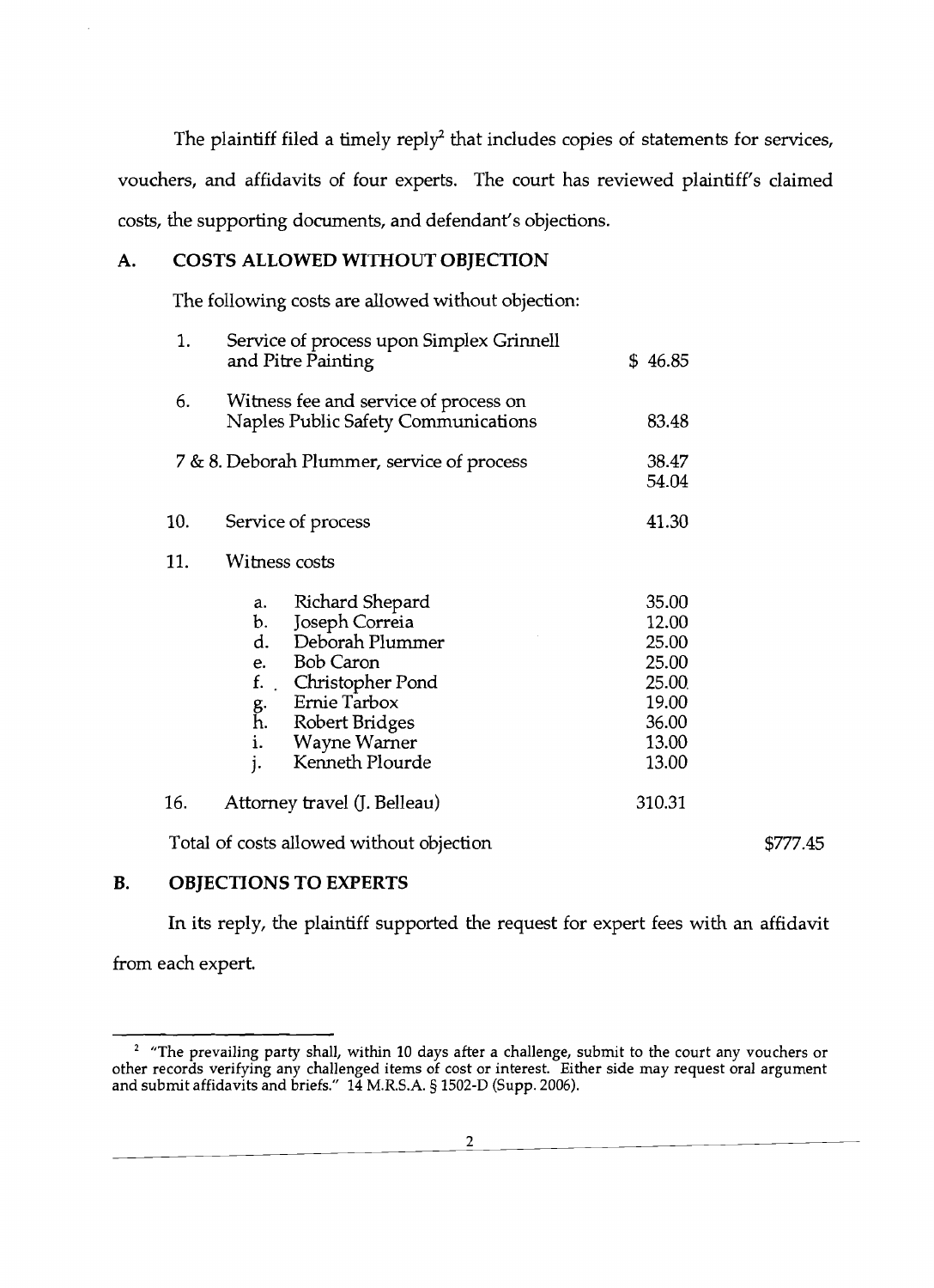The court's standard Rule 16(a) pretrial order allows one expert per issue. Although multiple experts testified for each party, it is clear that each addressed distinct issues and their testimony was of assistance to the court and the jury. The court finds that each expert was well qualified and prepared to testify in the area of their expertise. The per diem fees charged by each is not excessive or unreasonable for their area of interest. The primary issue for the court is total amount of the fees based on the extent of their involvement and services.

The court allows reasonable expenses for expert testimony at trial; however, time spent in reviewing the case for deposition testimony and preparing for trial is not recoverable. *See Landis v. Hannaford,* 2000 ME 111, *[ 13, 754 A.2d 958, 961 (the cost of an* expert witness for attending a deposition is not recoverable) and *Poland v. Webb,*  1998 ME 104,  $\P$  14, 15, 711 A.2d 1278, 1281-82 (statutes authorizing only fees directly related to attendance at trial and not for attendance at a deposition or for records review and travel time).

The court allows expert witness fees as follows:

| 14a. Nathaniel M. Johnson, P.E. | $$400.00^3$           |
|---------------------------------|-----------------------|
| 14b. Frederick W. Mowrer, Ph.D. | 1,500.00 <sup>4</sup> |
| 14c. Daryl Webb                 | 780.00 <sup>5</sup>   |

 $^3$  See affidavit dated March 20, 2007 at tab 100 of plaintiff's reply. The original Bill of Costs listed his expense as \$12,061.47. Mr. Johnson testified for approximately 2 hours on February 22, 2007.

<sup>&</sup>lt;sup>4</sup> See affidavit dated March 20, 2007 at tab 101 of plaintiff's reply. The amount approved excludes preparation and travel time and represents the court's best estimate of Dr. Mowrer's time at court for testimony. He testified on February 22, 2007 for approximately one hour. The original Bill of Costs listed his expense as \$20,550.16. The revised amount in the plaintiff's reply was \$3,000.

<sup>&</sup>lt;sup>5</sup> See affidavit dated March 20, 2007, at tab 99 of plaintiff's reply. The amount approved excludes preparation and travel time and represents the court's best estimate of Mr. Webb's time at court for testimony. He testified for approximately two hours on February 22, 2007. The original Bill of Costs listed his expense as \$10,059.32.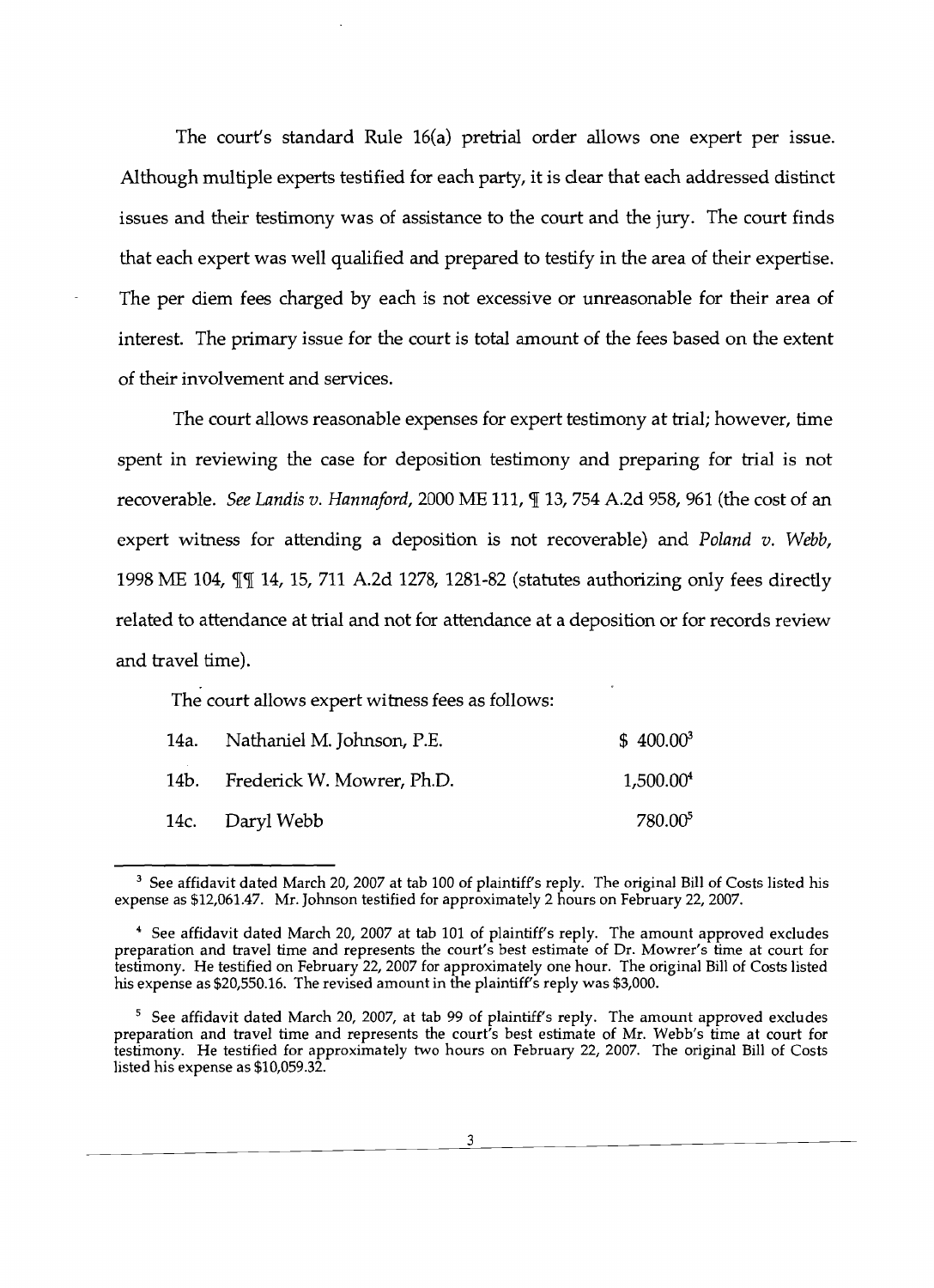14d. Jeffrey Zwirn 4,800.00<sup>6</sup>

Total allowed for experts  $$7,480.00$ 

# C. **DEPOSITION AND SUBPOENA FEES**

The defendant objected to all the costs for depositions and subpoenae primarily because documentation of costs was not attached.

The allowance of deposition expenses (i.e., cost of stenographer, service of process, and video/DVD or transcripts) is subject to the discretion of the court. *Boudreau v. Manufacturers* & *Merchants Mut. Ins. Co.,* 588 A.2d 286,289 n.12; 14 M.R.S.A. § 1502-C(4); and M.R. Civ. P. 54(g).

The defendant does not question that the depositions were taken and has not questioned the necessity or reasonableness of taking any deposition listed. It does object, however, to costs claimed for technical services and shipping in 13(f), (r), (u), (y), and (z). For these items, plaintiff may recover charges for the actual taking of the depositions and expenses associated with stenographer/technician attendance (e.g. parking). Additional technical services and shipping fees are not recoverable.

The defendant objects to a subpoena service charge upon Ernie Tarbox (#12a). Even though he did not testify, in the absence of information that his potential testimony was not relevant or inadmissible, the court determines that fees for service of

See affidavit dated March 21, 2007, at tab 98 of plaintiff's reply. The amount approved excludes See attidavit dated March 21, 2007, at tab 98 of plainuit's reply. The amount approved excludes<br>preparation and travel time and represents the court's best estimate of Mr. Zwirn's time at court for testimony. Mr. Zwirn testified for approximately five hours on the afternoon of February 22 and the morning of February 23, 2007. The court is aware that counsel requested Mr. Zwirn's presence at trial during the testimony of other witnesses. The court deems that observation time at trial is properly included in preparation time and is not compensable. The original Bill of Costs listed his expense as \$20,550.16. The revised amount in the plaintiff's reply is \$12,000 for his total attendance at trial at \$2,400 per day as his usual out of office fee.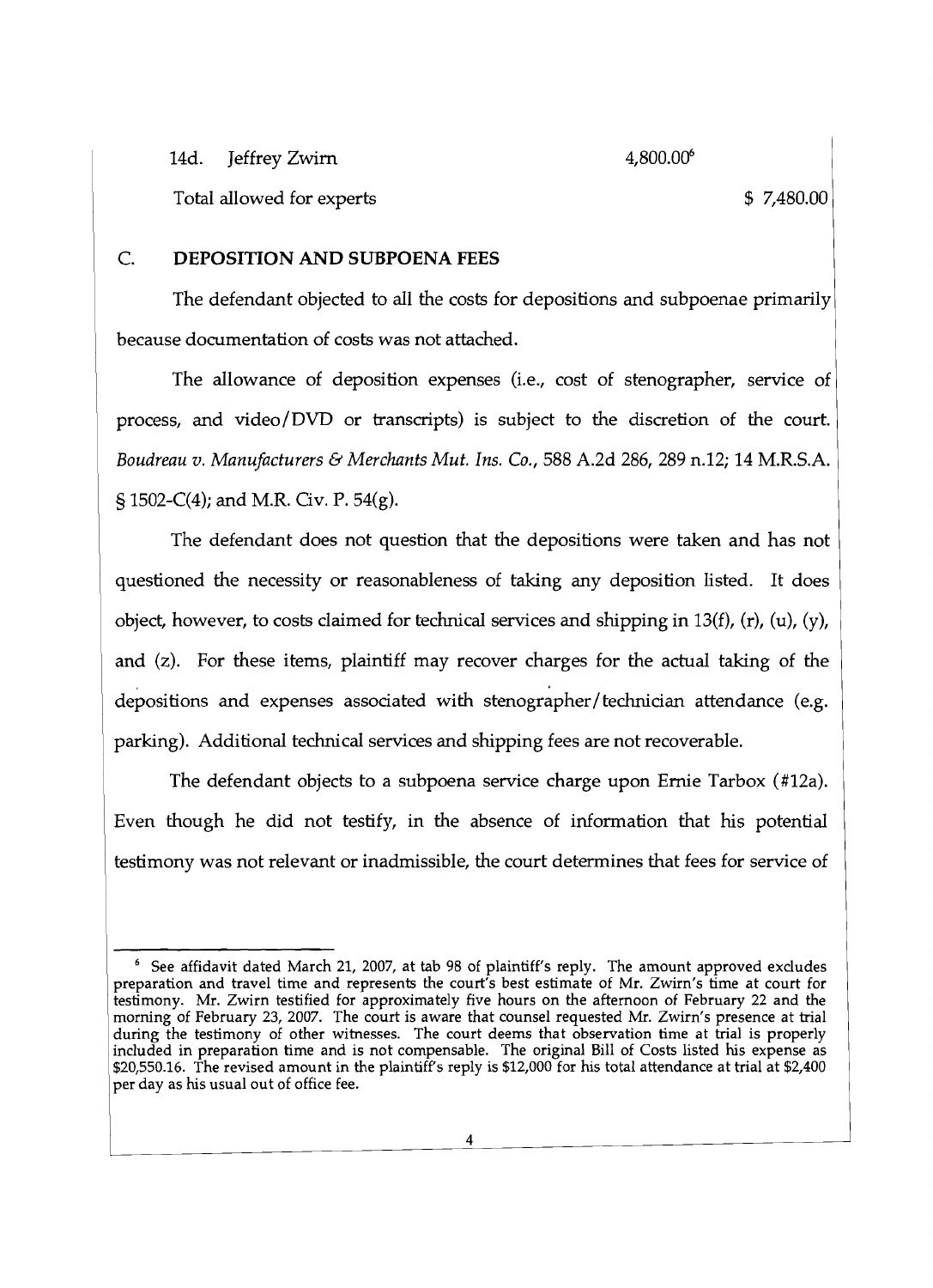a subpoena are recoverable even though a party may later determine, based on the progress and status of the trial, that the witnesses' testimony is not required.

The court allows deposition and service fees as follows:

| 12.  | Service of subpoena, as claimed                                                                                                                                             | \$424.32                 |
|------|-----------------------------------------------------------------------------------------------------------------------------------------------------------------------------|--------------------------|
| 13.  | Costs and fees paid to court reporters and<br>videographers for depositions (including<br>one copy of transcript or video)                                                  |                          |
|      | Paragraphs 13a, b, c, d, e, g, h, i, j, k, l, m,<br>$n$ , o, $p$ , $q$ , $s$ , $t$ , $v$ , $w$ , and $x$ .                                                                  | 14,982.55                |
| 13f. | Based on the supplemental information<br>provided by plaintiff (tab 40 to plaintiff's<br>reply). The court allows:                                                          |                          |
|      | For the depositions of Tarbox and Correia<br>Tape fees                                                                                                                      | \$656.25<br>105.00       |
|      | For the depositions of White, Darling, Lovely,<br>Ford, and Lynch<br>Tape fees<br>Parking                                                                                   | 546.88<br>175.00<br>8.00 |
|      | (Total allowed for Smith Atwood Video Services\$ 1,491.13)                                                                                                                  |                          |
| 13r. | (Tab 52.) Expenses claimed for conversion<br>of video to digital and transcript<br>synchronization are not allowed.                                                         | 0.00                     |
| 13u. | (Tab 55.) The court allows for the recording<br>of depositions for Doug Carpenter and<br>Charles Hahl, but not for conversion to digital,<br>synchronization, and shipping. | 950.00                   |
| 13y. | (Tab 59.) The court allows for the February 10,<br>2007 recording of depositions for Deborah<br>Plummer and Richard Shepard. No additional<br>costs are claimed.            | 562.40                   |
| 13z. | The court allows for the February 5, 2007<br>recording of depositions of Deborah Plummer<br>and Richard Shepard, but not for additional<br>costs.                           | 250.00                   |

 $\epsilon$ 

 $\sim$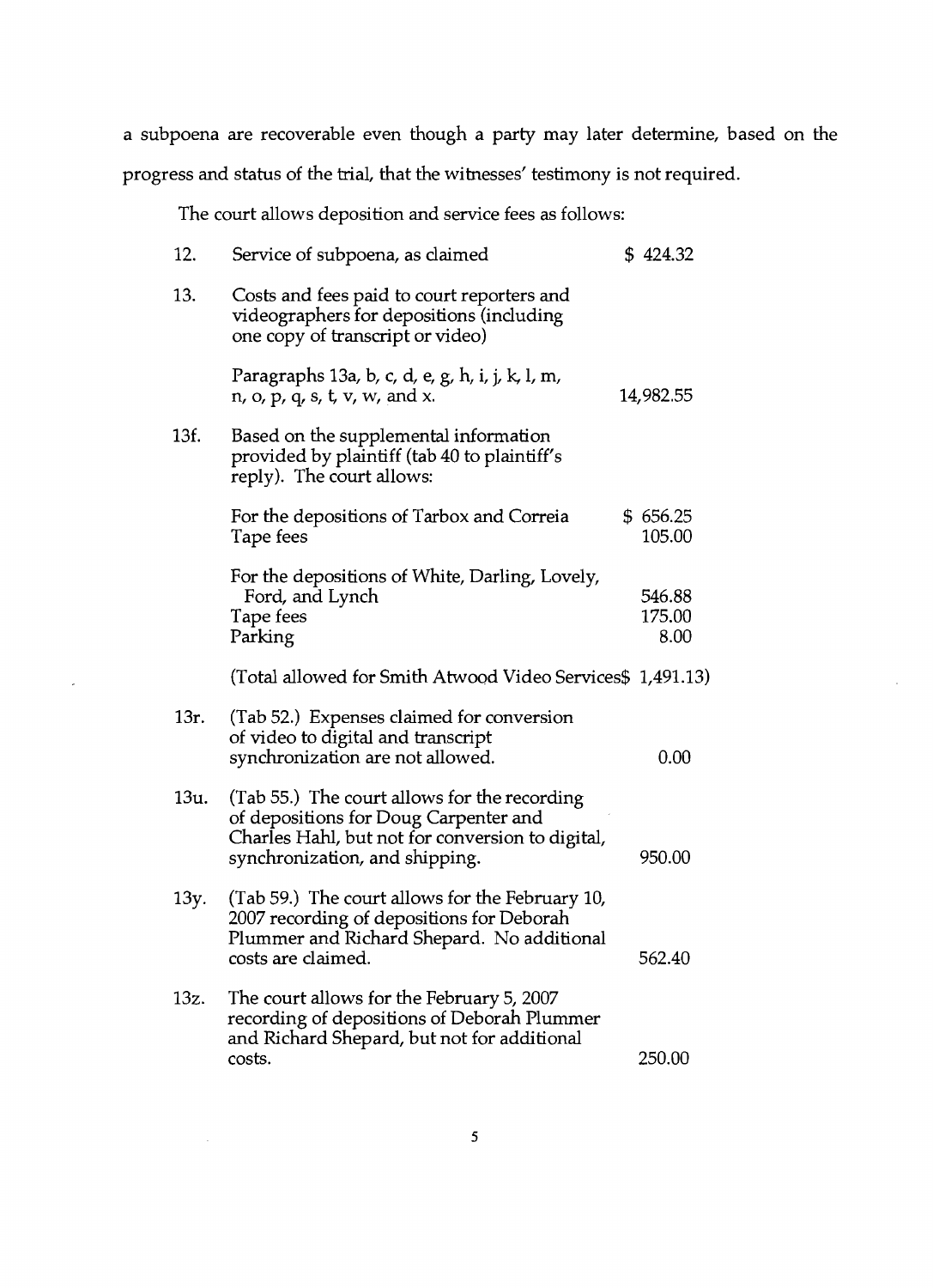Total allowed for deposition and service fees  $$ 18,660.40$ 

## **D. MISCELLANEOUS FILING FEE**

The plaintiff has withdrawn its request for the filing fee (item #4).

## **E. BILL HEILMAN VIDEO SERVICES**

Even though the extensive use of visual aids was of substantial benefit to the court, jury, and witnesses, costs incurred are limited by statute to a maximum of \$500. 14 M.R.S.A. § 1502-C.

Total Costs for Visual Aids  $$500.00$ 

# **F. DECISION AND ORDER**

The clerk will make the following entry as the Decision and Order of the court: The court allows costs to the plaintiff as the prevailing party as follows:

| 1. | Costs allowed without objection          | \$777.45  |
|----|------------------------------------------|-----------|
| 2. | Costs allowed for expert trial testimony | 5,080.00  |
| 3. | Deposition and subpoenae costs           | 18,660.40 |
| 4. | Visual aids                              | 500.00    |

Total Costs Allowed \$ 27,417.85

SO ORDERED.

DATED: August 21,2007

nty  $\overline{\rm II}$ Thomas E. Justice, Superior Court